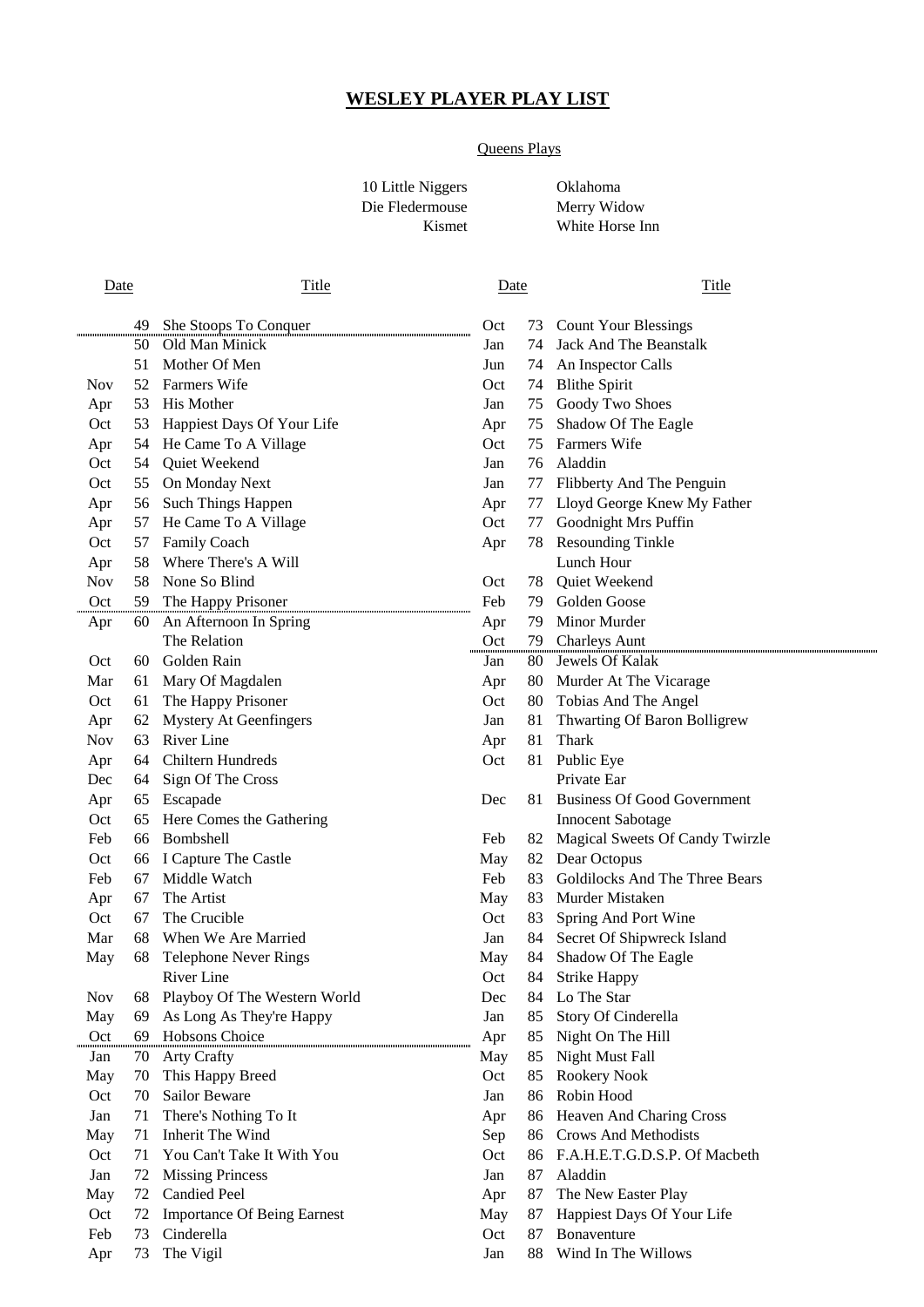### Date Charles Contract Title Charles Date Date Charles Title

| May        | 88              | The Ghost Train                       | May                |    | 05 Blithe Spirit                           |
|------------|-----------------|---------------------------------------|--------------------|----|--------------------------------------------|
| Oct        | 88              | When We Are Married                   | Sept               | 05 | An Inspector Calls                         |
| <b>Nov</b> | 88              | Oh Cruel Fate                         | Jan                | 06 | Anyone Seen Bo-Beep                        |
| Jan        | 89              | <b>Sleeping Beauty</b>                | May                | 06 | Abigails Party                             |
| May        | 89              | Celebration                           | June               | 06 | Murder Mystery 'Supper'                    |
| Oct        | 89              | Shadow Of The Sun                     | Sept               | 06 | Oh! What a Lovely War                      |
| Jan        | 90              | Dick Whittington                      | Jan                | 07 | Cinderella                                 |
| May        |                 | 90 The Hollow                         | Mar                | 07 | Murder Mystery                             |
| Oct        | 90              | The Disappearance Of Katie            | May                |    | 07 Hay Fever                               |
| Jan        |                 | 91 Prince And The Shoemakers Daughter | Sept               | 07 | The Hound of the Baskervilles              |
| Apr        |                 | 91 Cat On The Fiddle                  | <b>Nov</b>         | 07 | Murder Mystery - Bride & Doom              |
| Oct        | 91              | A Murder Is Announced                 | Jan                | 08 | Dick Whittington                           |
| Jan        | 92              | Little Miss Muffett                   | May                | 08 | Curtain Call                               |
| Apr        |                 | 92 The Second Easter                  | Sept               |    | 08 Is There Something I Should Know        |
| May        |                 | 92 Driven To Murder                   | Jan                |    | 09 Golden Goose                            |
| Oct        | 92              | The Geese Are Getting Fat             | Mar                |    | 09 Murder Mystery - Bleak Practice         |
| Jan        | 93              | Pinocchio                             | May                |    | 09 Go Back for Murder                      |
| May        |                 | 93 On Monday Next                     | Oct                | 09 | Murder Mystery - Staffroom Slaughter       |
| Oct        | 93              | Deadly Nightcap                       | Sept               |    | 09 A Bird in the Hand                      |
| Feb        | 94              | Aladdin                               | Jan                |    | 10 Ali Baba and The Forty Thieves          |
| May        | 94              | Hobsons Choice                        | Feb                | 10 | Murder Mystery - Kicked into Touch         |
| Oct        | 94              | Outside Edge                          | May                | 10 | Murdered to Death                          |
| Dec        | 94              | <b>Business Of Good Government</b>    | Jul                | 10 | Murder Mystery - Terminal Terror           |
| Jan        |                 |                                       |                    | 10 | Spygame                                    |
|            |                 | 95 Sing a Song of Sixpence            | Sept<br><b>Nov</b> |    | 10 Murder Mystery - Only Here for the Bier |
| Apr        |                 | 95 The New Easer Play                 |                    |    | 11 Babes in the Backwoods                  |
| May        |                 | 95 F.A.H.E.T.G.D.S. Murder Mystery    | Jan                |    |                                            |
| Oct        | 95              | Busybody                              | Mar                | 11 | Murder Mystery - Premier Murder Inn        |
| Feb        | 96              | Golden Goose                          | May                | 11 | 'Allo 'Allo                                |
| May        | 96              | Sailor, Beware!                       | Sept               | 11 | The Café                                   |
| Oct        | 96              | Spider's Web                          | <b>Nov</b>         | 11 | Murder Mystery - Bleak Practice            |
| Jan        | 97              | Babes in the Wood                     | Jan                | 12 | Rapunzel                                   |
| Mar        | 97              | The Second Easter                     | Mar                | 12 | Murder Mystery - Terminal Terror           |
| May        | 97              | A Month of Sundays                    | May                | 12 | Are You Being Served                       |
| Sept       | 97              | Laughter in the Dark                  | Sept               | 12 | The Importance of Being Earnest            |
| Jan        | 98              | George and the Dragon                 | <b>Nov</b>         | 12 | Murder Mystery - Deadly Beloved            |
| May        | 98              | Because of the Lockwoods              | Jan                | 13 | Aladdin                                    |
| Sept       | 98              | The Bride and the Bachelor            | Mar                | 13 | Murder Mystery - Deadly Beloved            |
| Jan        | 99              | Sinbad's Fantastic Voyage             | May                | 13 | <b>Table Manners</b>                       |
| May        | 99              | A Tomb With a View                    | June               | 13 | One Act - In By the Half                   |
| Sept       | 99              | Fish Out of Water                     | Sept               | 13 | One Act - In By the Half                   |
| Jan        | 00 <sup>°</sup> | Christmas Rescue                      | Sept               | 13 | Pygmalion                                  |
| May        | $00\,$          | <b>Wyrd Sisters</b>                   | <b>Nov</b>         | 13 | Murder Mystery - Kicked into Touch         |
| Sept       | 00              | Ten Times Table                       | Jan                | 14 | Shipwreck Island                           |
| Jan        | 01              | Snow White                            | Mar                | 14 | Murder Mystery - Floating Seaman           |
| May        | 01              | Night Watch                           | May                | 14 | Kidsplay                                   |
| Sept       | 01              | Twelfth Night                         | Sept               | 14 | At the Sign of "The Crippled Harlequin"    |
| Jan        | 02              | Robin Hood                            | Oct                | 14 | One Act - Paperwork                        |
| May        | 02              | The Unexpected Guest                  | <b>Nov</b>         | 14 | Murder Mystery - Premier Murder Inn        |
| Sept       | 02              | The Late Mrs Early                    | Jan                | 15 | <b>Sleeping Beauty</b>                     |
| Jan        | 03              | The Tinderbox                         | Mar                | 15 | Murder Mystery - A Show to Die For         |
| May        | 03              | Curtain Up on Murder                  | May                | 15 | Ding Dong                                  |
| Sept       | 03              | Murder Mystery 'Buffet'               | Sept               | 15 | Death Walked In                            |
| Jan        | 04              | Red Riding Hood                       | <b>Nov</b>         | 15 | Murder Mystery - Terminal Terror           |
| May        | 04              | Slaughterhouse                        | Jan                | 16 | Blizzard - The Pantomime                   |
| Sept       | 04              | Party to Murder                       | Mar                | 16 | Murder Mystery - Waxwork Murder            |
| Jan        | 05              | <b>TSUNAMI APPEAL</b>                 | May                | 16 | Play On                                    |
| Apr        | 05              | Revue for St. Marys at N. Ockendon    | Sept               |    | 16 Frankenstein                            |

| May        | 05 | <b>Blithe Spirit</b>                    |
|------------|----|-----------------------------------------|
| Sept       | 05 | An Inspector Calls                      |
| Jan        | 06 | Anyone Seen Bo-Beep                     |
| May        | 06 | <b>Abigails Party</b>                   |
|            |    |                                         |
| June       | 06 | Murder Mystery 'Supper'                 |
| Sept       | 06 | Oh! What a Lovely War                   |
| Jan        | 07 | Cinderella                              |
| Mar        | 07 | Murder Mystery                          |
| May        | 07 | Hay Fever                               |
| Sept       | 07 | The Hound of the Baskervilles           |
| <b>Nov</b> | 07 | Murder Mystery - Bride & Doom           |
| Jan        | 08 | Dick Whittington                        |
| May        | 08 | Curtain Call                            |
| Sept       | 08 | Is There Something I Should Know        |
| Jan        | 09 | Golden Goose                            |
| Mar        | 09 | Murder Mystery - Bleak Practice         |
| May        | 09 | Go Back for Murder                      |
| Oct        | 09 | Murder Mystery - Staffroom Slaughter    |
| Sept       | 09 | A Bird in the Hand                      |
| Jan        | 10 | Ali Baba and The Forty Thieves          |
| Feb        | 10 | Murder Mystery - Kicked into Touch      |
| May        | 10 | Murdered to Death                       |
| Jul        | 10 | Murder Mystery - Terminal Terror        |
| Sept       | 10 | Spygame                                 |
| <b>Nov</b> | 10 | Murder Mystery - Only Here for the Bier |
| Jan        | 11 | Babes in the Backwoods                  |
| Mar        | 11 | Murder Mystery - Premier Murder Inn     |
| May        | 11 | 'Allo 'Allo                             |
| Sept       | 11 | The Café                                |
| <b>Nov</b> | 11 | Murder Mystery - Bleak Practice         |
| Jan        | 12 | Rapunzel                                |
| Mar        | 12 | Murder Mystery - Terminal Terror        |
| May        | 12 | Are You Being Served                    |
| Sept       | 12 | The Importance of Being Earnest         |
| Nov        | 12 | Murder Mystery - Deadly Beloved         |
|            |    |                                         |
| Jan        | 13 | Aladdin                                 |
| Mar        | 13 | Murder Mystery - Deadly Beloved         |
| May        | 13 | <b>Table Manners</b>                    |
| June       | 13 | One Act - In By the Half                |
| Sept       | 13 | One Act - In By the Half                |
| Sept       | 13 | Pygmalion                               |
| <b>Nov</b> | 13 | Murder Mystery - Kicked into Touch      |
| Jan        | 14 | Shipwreck Island                        |
| Mar        | 14 | Murder Mystery - Floating Seaman        |
| May        | 14 | Kidsplay                                |
| Sept       | 14 | At the Sign of "The Crippled Harlequin" |
| Oct        | 14 | One Act - Paperwork                     |
| <b>Nov</b> | 14 | Murder Mystery - Premier Murder Inn     |
| Jan        | 15 | <b>Sleeping Beauty</b>                  |
| Mar        | 15 | Murder Mystery - A Show to Die For      |
| May        | 15 | Ding Dong                               |
| Sept       | 15 | Death Walked In                         |
| <b>Nov</b> | 15 | Murder Mystery - Terminal Terror        |
| Jan        | 16 | Blizzard - The Pantomime                |
| Mar        | 16 | Murder Mystery - Waxwork Murder         |
| May        | 16 | Play On                                 |
| Sept       | 16 | Frankenstein                            |
|            |    |                                         |